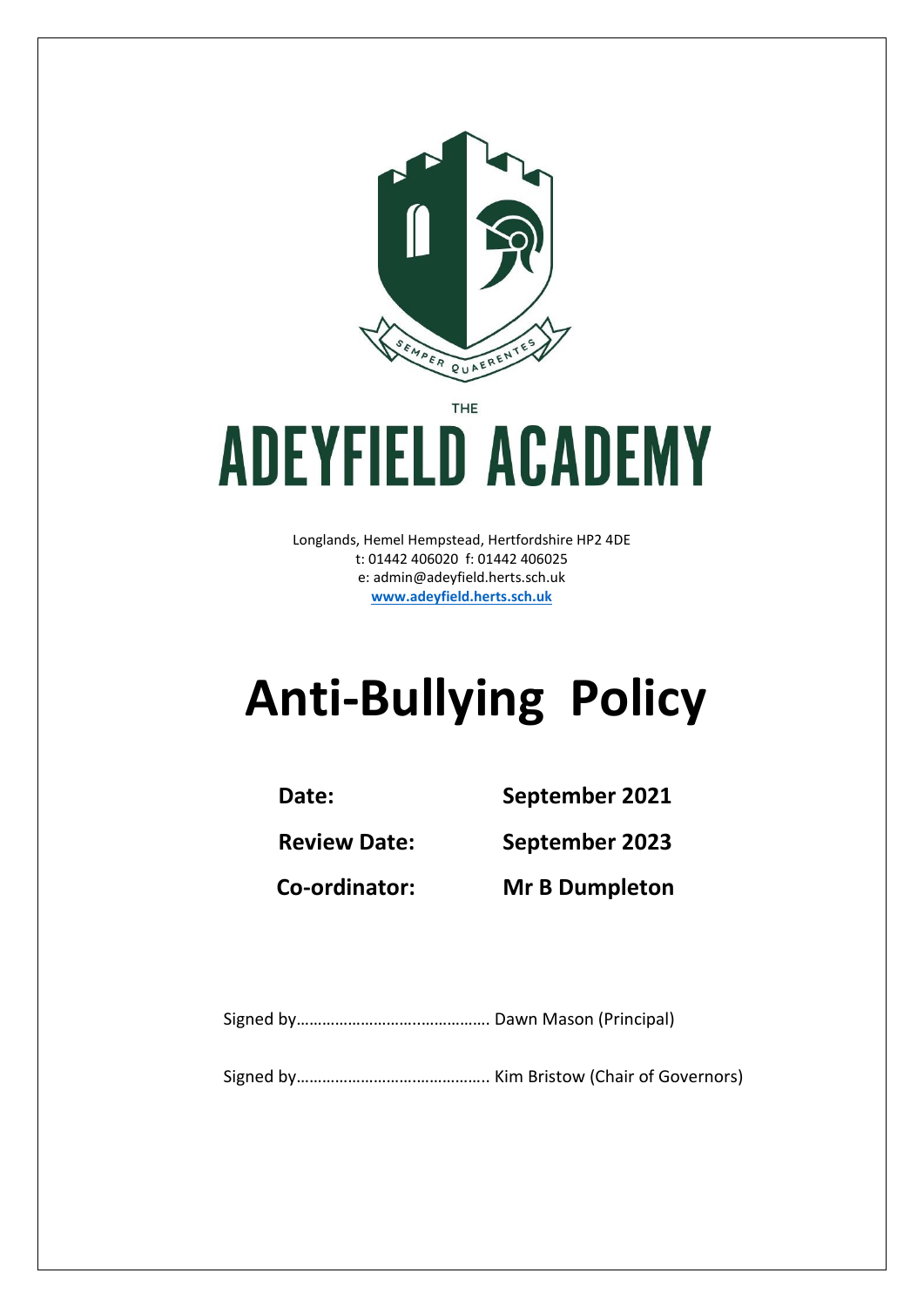# **1. Statement of Intent**

This policy should be read in conjunction with the school's Behaviour Policy and the school's Equality of Opportunity Policy.

Every member of this school has the right to learn in an appropriate and safe atmosphere. Abuse of any kind is unacceptable. Positive action is needed from all responsible adults. We are committed to the view that everyone is part of our community and we have a shared responsibility to ensure that bullying is unacceptable and not tolerated. Every member of this school is equal and should be treated with respect. We take all instances of bullying seriously and it is our duty as a whole school community to take measures to prevent and tackle any bullying, harassment or discrimination.

We actively promote values of respect and equality and work to ensure that difference and diversity is celebrated across the whole school community. If bullying does occur, all pupils should be able to tell and know that incidents will be dealt with promptly and effectively.

This policy is underpinned by our school values of ambition, respect, courage, dignity and compassion.

# **2. Definition of Bullying**

Bullying is acting in a systematic, on‐going deliberately hurtful way and involves an imbalance of power. It can leave children hurt, distressed or frightened.

Forms of bullying:

- Physical: the use of any violence
- Emotional: tormenting, excluding or threatening
- Verbal: teasing, spreading rumours, sarcastic comments, name calling
- Psychological: deliberately excluding or ignoring people
- Cyber: use of internet, social media, email, threats by text
- Sexual: unwanted or inappropriate contact or comments
- Direct control: "you can't be my friend unless..."
- Graffiti: offensive names, comments written in public or private spaces

Bullying can be based on any of the following things:

- Race (racist bullying)
- Religion or belief
- Culture or class
- Gender (sexist bullying)
- Sexual orientation (homophobic or biphobic bullying)
- Gender Identity (Transphobic bullying)
- Special Educational Needs or Disability
- Home circumstance (bullying looked after children)
- Any identified differences

**Derogatory or offensive language** is not acceptable and will not be tolerated. This type of language can take on any of the forms of bullying listed above and will be appropriately challenged and sanctioned.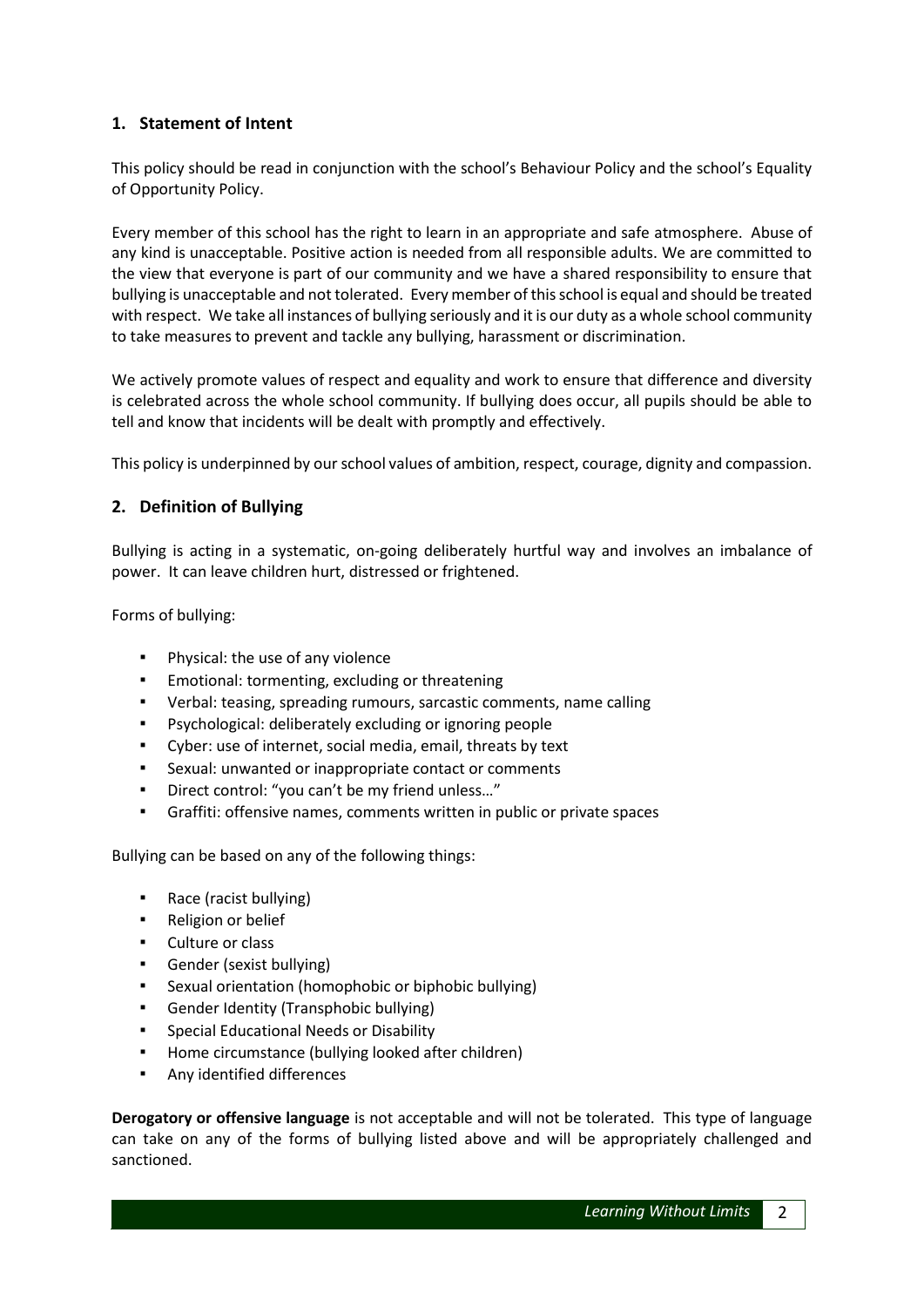**A Prejudice-based incident** is a one off incident of unkind or hurtful behaviour that is motivated by a prejudice or negative attitudes, beliefs or views towards a protected characteristic or minority group. These are taken seriously and those involved will be sanctioned in line with our behaviour policy.

Bullying can seriously damage a person's confidence and sense of self-worth, and they will often feel that they are at fault in some way. Students who are being bullied may show changes in behaviour, such as becoming shy and nervous, feigning illness or taking unusual absences. There may be evidence in work patterns, lacking concentration or truanting from school. These signs and symptoms may indicate other problems, but bullying should be considered a possibility and should be investigated.

# **3. Reporting an incident**

All members of the school community; staff, students, parents and carers, have a responsibility to look out for potential signs of bullying and report it to the relevant staff. The school has a clear and concise system of dealing with issues raised by parents, carers or students.

- Students are encouraged to share their concerns/issues with their Form Tutor, Head of Year, member of the Safeguarding Team or their identified 'Trust Adult' as signposted in their planner
- Once an incident has been reported, all students (separately) will be interviewed and the Head of Year will undertake an investigation
- All those involved will be asked to complete written statements (including any witnesses)
- The Head of Year, in conjunction with SLT will decide whether the incident will be managed internally or whether to involve parents/carers or external agencies
- If a student is injured, details of the injury are recorded and witnessed with the parent/carers permission. If there is a serious injury the Principal is informed and the police may be contacted

Parents will be kept informed and are discouraged from taking matters into their own hands and should not approach a suspected student but speak to a member of staff.

# **4. Dealing with an incident**

The staff and Governors take reports of bullying seriously. The school will discuss with all parties the appropriate resolution to any issue that is raised. Whenever possible all parties will be reconciled. Each case will be monitored to ensure that the inappropriate behaviour(s) has stopped.

When an incident of bullying occurs the school will undertake the following steps;

- Make sure that all reported incidents are taken seriously and dealt with swiftly
- Undertake a sensitive investigation that supports the victim (Form Tutor/Head of Year/SLT)
- Work with the people/groups deemed as the bullies and try to identify what led to the behaviour
- Undertake restorative work with all parties involved, where appropriate, using external agencies where necessary
- Make sure that all incident(s) are logged on the school's bullying log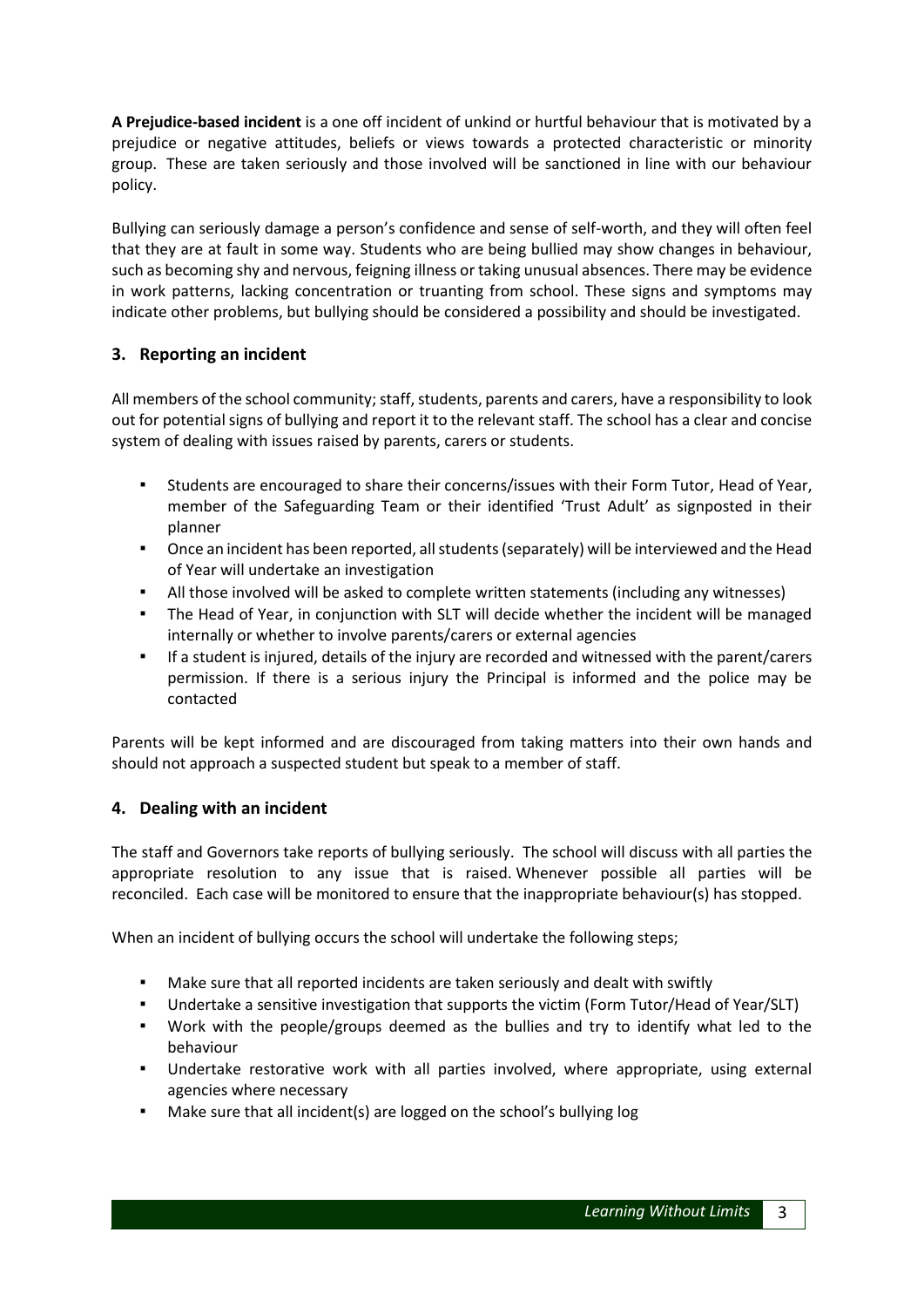Students who are victims of bullying will be offered the opportunity to discuss their experience with their Form Tutor or another member of staff, and be offered support in terms of access to counselling to restore self-esteem and build confidence.

Students who have been bullied will be helped by; discussing what happened, discovering why the student became involved and establishing a sense of wrong-doing. Parents/carers will be informed to help change the attitude and behaviour of the student.

#### **The following disciplinary steps may be taken:**

- Verbal or written warning to cease offending
- Exclusion from certain areas of the school premises or certain activities
- **Detentions**
- Isolation
- Referral to senior staff and/or external agencies
- Internal fixed term exclusion
- **External fixed term exclusion**

In very serious cases permanent exclusion may be considered.

#### **5. Prevention**

As a school we take bullying seriously. We use a range of proactive strategies to prevent bullying. These include:

- Effective school leadership that promotes an open and honest anti-bullying ethos
- Use of curriculum opportunities, in particular tutor periods through discussions from 'theme of the week powerpoints' and PSHE classes where issues of diversity are discussed and antibullying messages are drawn out
- Use of opportunities throughout the school calendar to raise awareness of the negative consequences of bullying, e.g. Anti-Bullying Week
- Whole school assemblies
- Pupil feedback questionnaires through 'every second counts' and bi-weekly student voice meetings
- Poster campaigns
- Improved supervision during breaks and lunch with the support of duty leads in our 6th form
- Good Will Ambassadors; a student leadership role whose role is to peer mentor and support other students
- Staff induction and continuing professional development to ensure staff training reflects the anti-bullying policy and practice of the school
- Advice and information about bullying and the schools approach is communicated to parents/carers through our social media channels, APA and Parent Pit Stops
- Every student reads and signs The Home School Agreement which clearly states that pupils should treat each other with respect
- The TAA (Tolerance, Awareness and Appreciation) board is our anti-bullying noticeboard which is prominently displayed within the school. Good Will Ambassadors undertake projects related to the 'be kind' initiative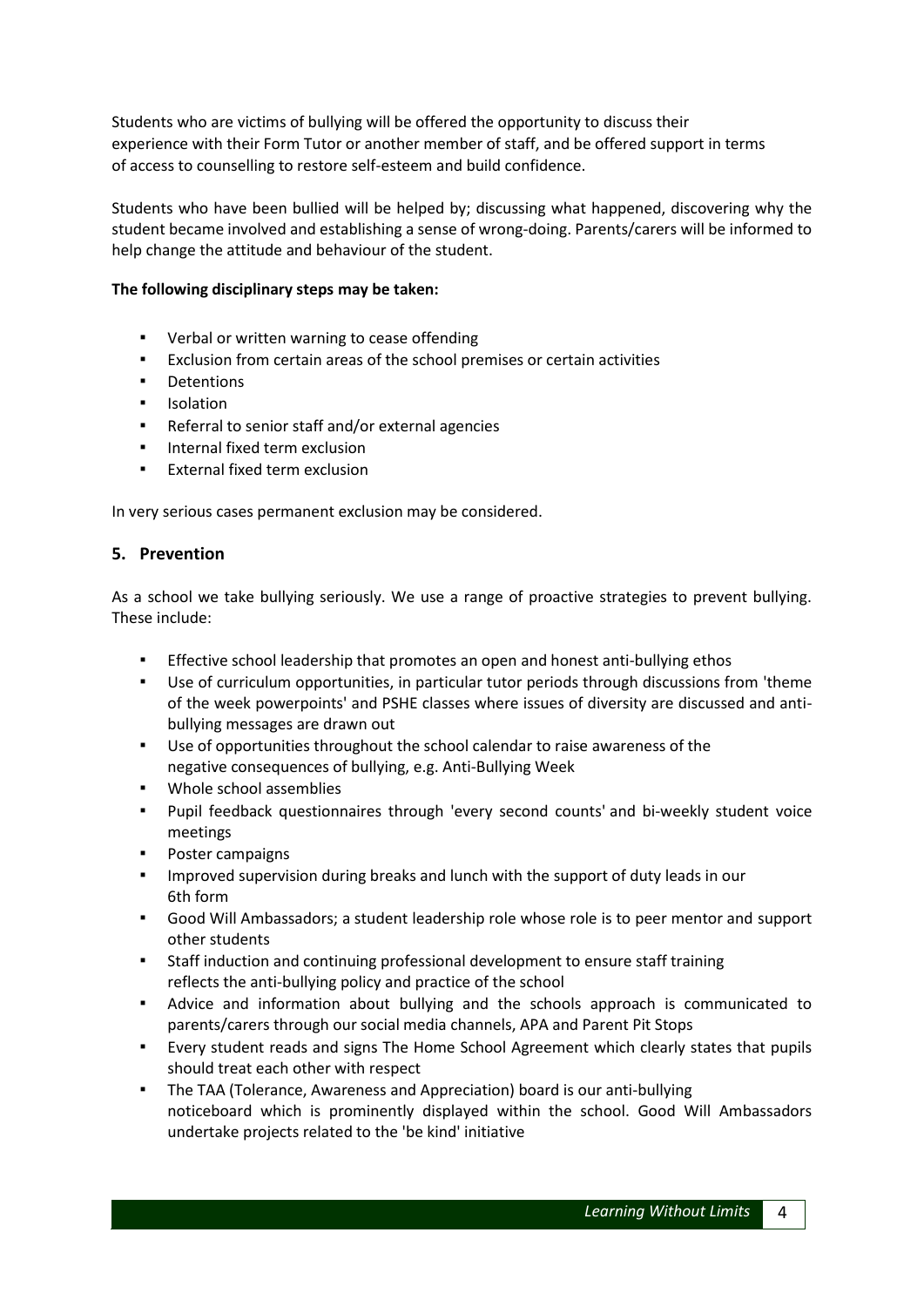# **6. Responsibilities of staff**

Our staff will:

- Foster in our students self-esteem, self-respect and respect for others
- Demonstrate by example the high standards of personal and social behaviour we expect of our students
- Discuss bullying with classes, so that every student learns about the damage it causes to both the child who is bullied and to the bully and the importance of telling a teacher when bullying happens
- Be alert to signs of distress and other possible indications of bullying
- Gather feedback from students annually through our anti-bullying audit

# **7. Responsibilities of students**

We expect our students to:

- Refrain from becoming involved in any kind of bullying, even at the risk of incurring temporary unpopularity
- Report to a member of staff any witnessed or suspected instances of bullying
- Not standby and watch others be bullied and refuse to inform an adult
- Not suffer in silence, but have the courage to speak out, to put an end to their own suffering and that of other potential targets

# **8. Responsibilities of parents/carers**

We expect all parents/carers to:

- Watch for signs of distress or unusual behaviour in their children, which might suggest evidence of bullying
- Advise their children to report any bullying to staff and explain the impact of allowing bullying of either themselves or others to continue
- Advise their children not to retaliate violently to any form of bullying
- **·** Inform the school of any suspected bullying, even if their children are not involved
- Cooperate with the school even if their children are accused of bullying
- Highlight the impact of bullying, both for the children who are bullied and the bullies themselves

# **9. Monitoring, evaluation and review**

The school will review this policy every two years and assess its implementation and effectiveness. The policy will be promoted and implemented throughout the school, SLT and the Governors will be kept up to date with regard to all incidents, interventions and outcomes related to bullying. The school will ask for feedback from both students and parents to further evaluate and review the impact of this policy.